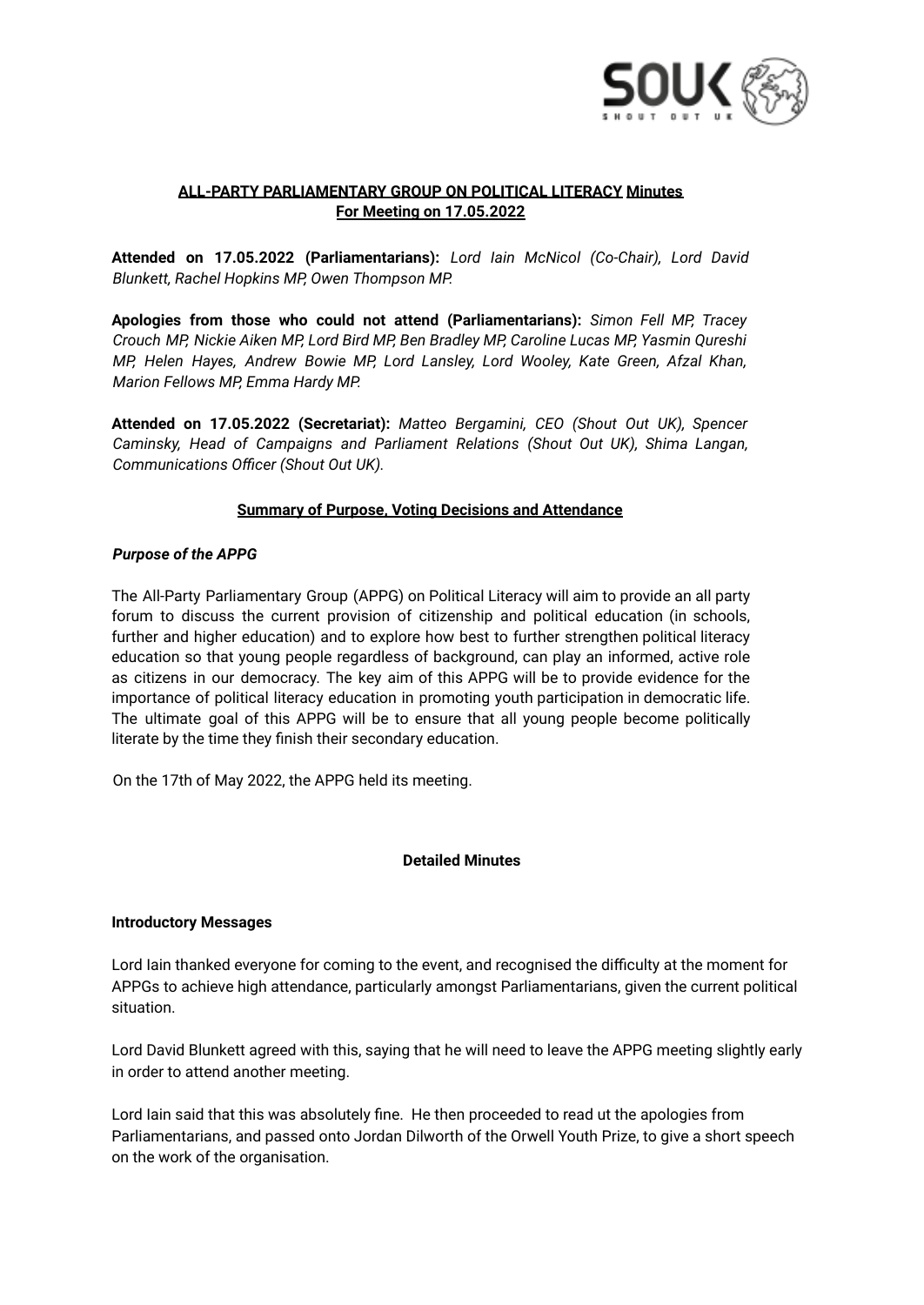

### **Speeches from the Orwell Foundation, Youth Policy Development Group**

Jordan Dilworth described the Orwell foundation and the work of the youth fellows, explaining that the organisation hosts a prize which uses the writing of George Orwell as a starting point to inspire young people to write about their own ideas and experiences. He mentioned that they have seen an influx of young people and writing, and he encouraged people to read their research report which was just published on attitudes to various political subjects, and specifically the trends in language that they observed when discussing these topics.

Lord Iain followed up by asking if the prize was national or local, and Jordan replied saying that the prize was a national one.

Lord Iain thanked Jordan for his speech and answer to his question, and encouraged the Orwell Youth Prize to share the report Jordan mentioned. He then passed onto George Bundock, a member of the Youth Policy Development Group, to give his speech.

George described that the Youth Policy Development Group is a group of diverse young people advising the government on English policy, and described the different events in each cycle - from the training session, to the roundtable and feedback sessions. He described the different topics they have participated in, such as looking at the reasons for low vaccine takeup amongst young people, the Rights of the Child and Gene Modification, and his personal development.

Lord Iain thanked George, and requested that the Group extend further beyond monthly discussions. The Group should publish regular papers responding to debates happening in and around parliament, on a wide range of issues.

Lord Blunkett thanked George, and wanted to know why he didn't know about this already.

Rachel Hopkins MP asked a question the extent of the diversity in the Group, and how members were selected

George stressed the diversity across the country as well as the diversity of backgrounds in the Group. To underline this he explained that the group holds training sessions in different areas of England, in order to reinforce regional diversity. He then explained the application process, whereby candidates answered a range of questions about their political interest and past experience, and also submitted a short video of themselves answering some of these questions.

Rachel thanked George, and left the meeting after this.

Lord Iain thanked Rachel for attending the meeting, and introduced the next phase of the meeting; the APPG were to hear three presentations from youth representatives from both the Orwell Youth Prize and the Youth Policy Development Group, on the teaching of Political Literacy and three different topics.

#### **Presentation Stage: The Teaching of Political Literacy and Consent, Climate Change and Tolerance**

The group presenting on Consent (composed of Laurence Hayward and Ruby Alexander) started by discussing what they saw as the current state of consent education, where consent is covered briefly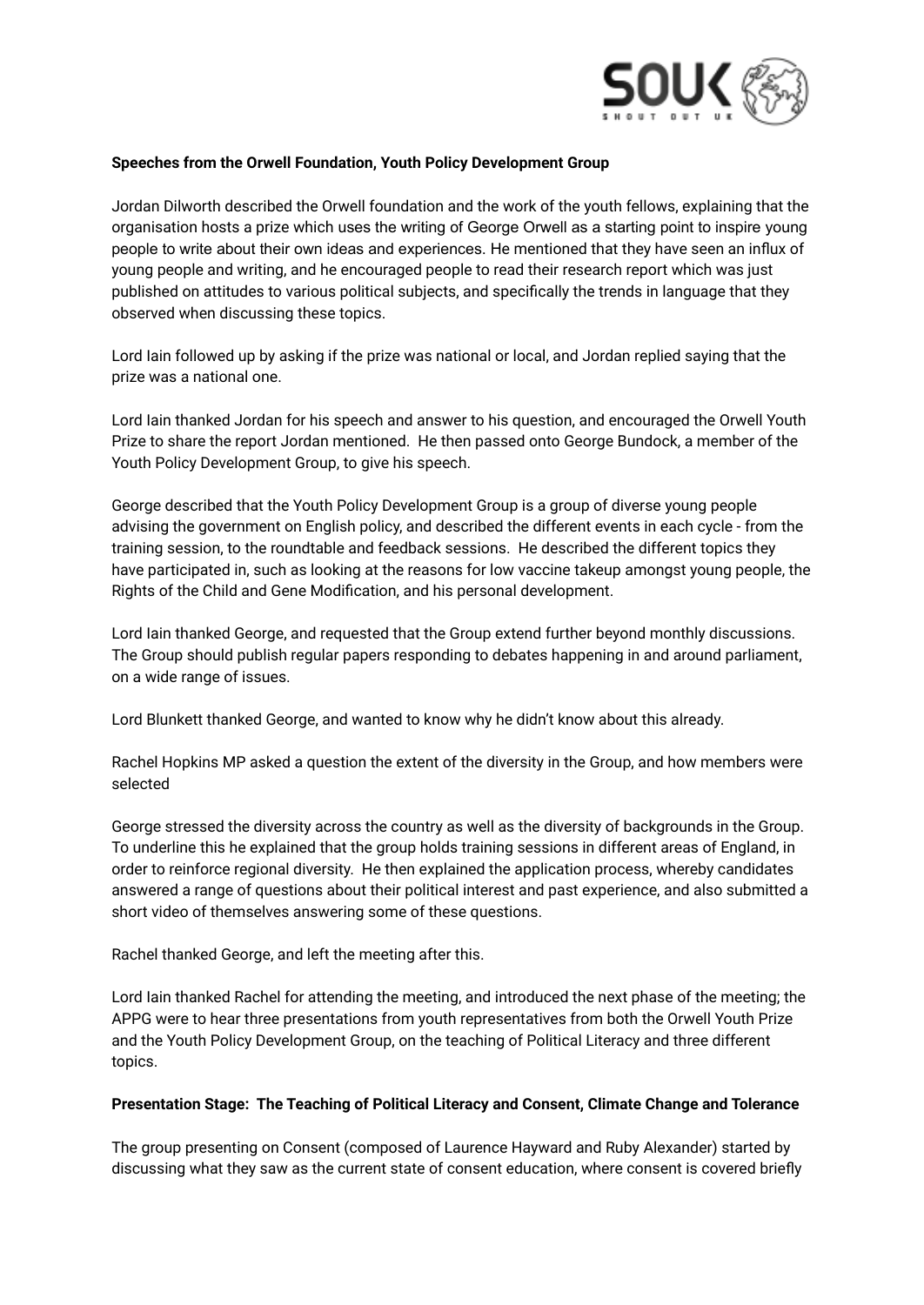

in KS3 (through a single video about 'tea') but rarely afterwards. They believed there was a fear of scaring young people and hence less discussion around certain topics, and that there was little education on consent and the LGBTQ+ community. They discussed the importance of adapting and expanding consent education as students got older to eventually cover good conduct in relationships, the importance of LGBTQ+ education and consent in the later years but beginning in KS3, a hybrid approach of both recogniseable reps in-school and the bringing in of experts outside of school in providing a versatile consent education offering, the importance of smaller group discussion where all genders are present, and creating a supportive school culture. They then passed onto the Climate Change presentation group.

The Climate change group (composed of Isabella Rew and George Bundock) said that climate change learning as it stands is very STEM-focused, and we need to go beyond the greenhouse effect in our learning. They described how important it is to discuss current discourse surrounding climate change, and encouraging debates about this. They stressed that there is a lot to learn from Politics A Level; it involves current examples, which should be used earlier on in school. They stressed the importance of honesty when discussing climate change with young people. They said how important it is to teach from all perspectives, including small scale and movement-based approaches in order to build a connection with young people. They highlighted the importance of a cross-curricular approach when teaching climate change, because there are more roles in the climate change movement than just being a scientist. They said that partial and impartial discussion is important - a balance, so that students can form their own opinions. They then passed onto the Tolerance group.

Lord Iain highlighted that questions can continue to be asked via the chat function, and they would be addressed after all of the presentations had been completed.

The Tolerance group (composed of Jemima Parasram and Faith Falayi) discussed the importance of equipping students with the knowledge they need, in order to avoid misinformation online. They said that racial, sexual and religious tolerance should be integrated into the curriculum, and stressed the importance of showcasing successful case studies when teaching these topics. They discussed the importance of media literacy training. Jemima touched on the importance of open discussion and debate in order to encourage students to form their own views and also respect others. They then discussed how vital it is that students research and present their own work, on areas that interest them around this topic. This gives students the agency to look further into the topics that interest them.

#### **Questions and Discussion Portion**

Lord Iain stressed the importance of acceptance as a term rather than tolerance, and framing this discussion in a more positive and proactive way through language.

Rebecca Deegan of the organisation I Have a Voice asked a question about the interest schools would have about teaching tolerance, and if the young people had reached out to schools about this.

Jemima Parasram said that, whilst her group did not reach out to schools, she did have experience of this in her school. Teaching through debate and open discussion, encouraging people to speak from and therefore understand different perspectives, was extremely effective in helping students respect one another and their views.